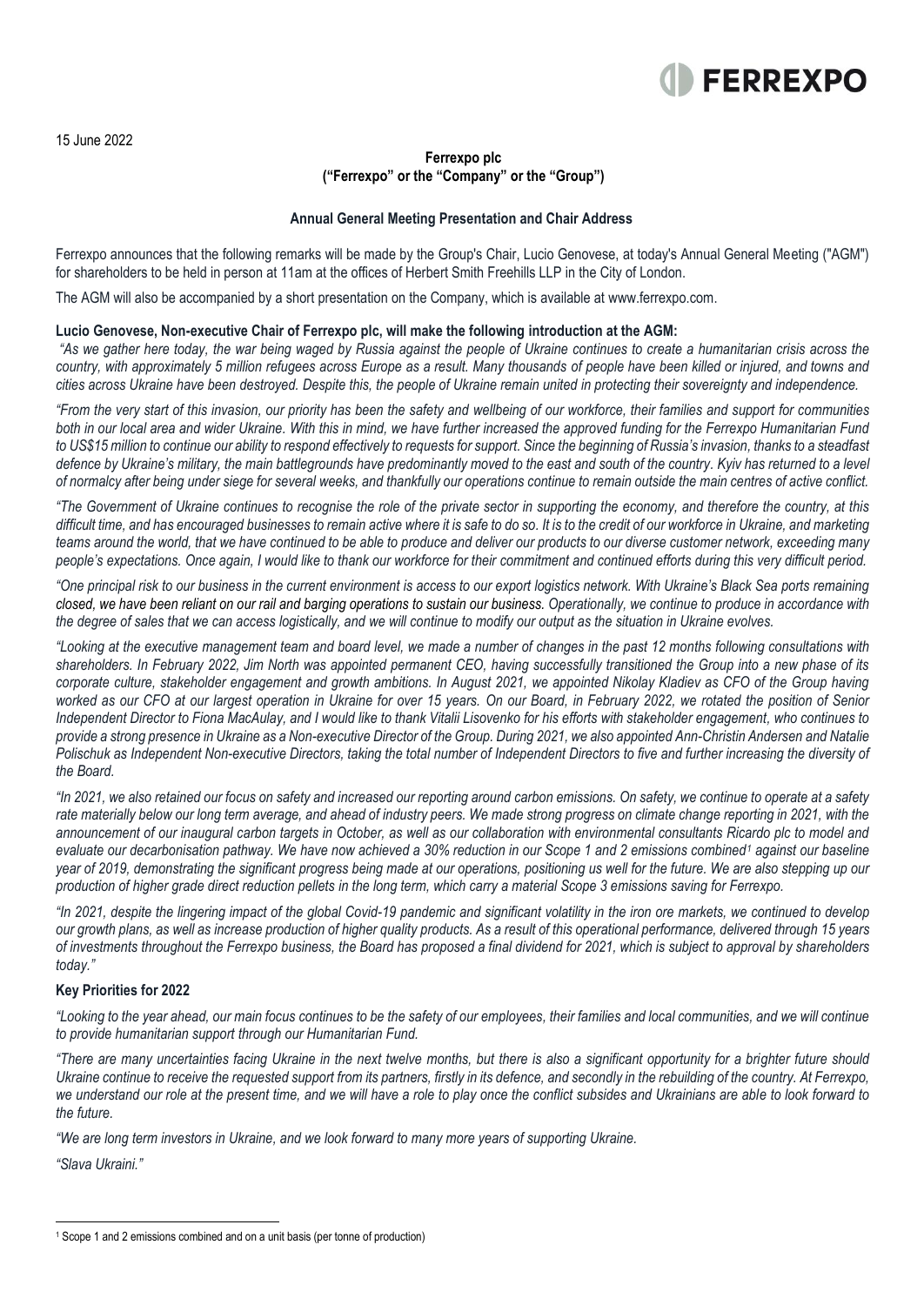# **SERREXPO**